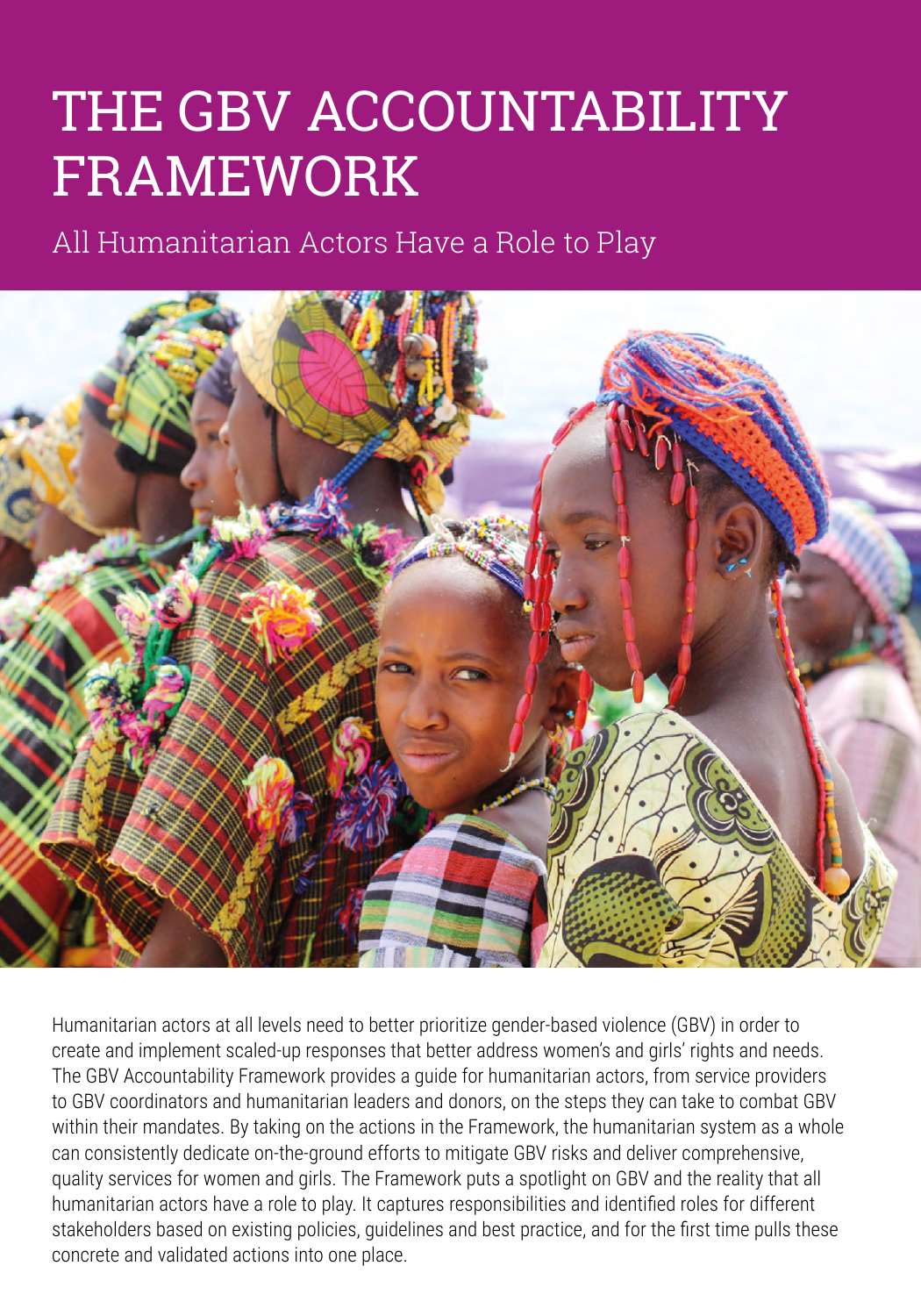### GBV Accountability Framework

### DONORS



**1.** Identify implementation partners with sufficient technical capacity and human resources and/or rosters of GBV specialists to respond to an emergency, including local government, local organizations and women's groups.

**2.** Allocate resources to support GBV preparedness measures, e.g., training, pre-crisis contingency planning, pre-positioning of specialists and materials, development of rosters, etc.

**3.** Establish mechanisms for rapid allocation and disbursement of funding to support human resources, establishment of services, risk mitigation measures, and coordination mechanisms.

**4.** Allocate resources to strengthen emergency response capacity of local organizations and women's groups.



#### Needs Assessment

**1.** Allocate resources to support the deployment of GBV specialists to lead assessments.

**2.** Mandate inclusion of GBV risk/vulnerability assessments as part of funding proposal criteria.

**3.** Integrate GBV into Pooled Funds' strategies, selection criteria and funding decisions.





**1.** As general rule and where feasible, require that population data to be disaggregated by sex and age and other pertinent variables in indicators, targets, and benchmarks.

**2.** Require that all proposals for funding address how the action proposed will contribute to GBV risk mitigation, in line with the GBV Guidelines.



Resource Mobilization

**1.** Earmark, increase and make flexible arrangements for GBV specific financial and human resources at the onset of a crisis. [Linked with PREP-DO-NORS: ACTION 3]

**2.** Maintain or increase dedicated GBV funding as emergency response evolves, responding to changing needs and humanitarian presence and capacity. [Linked with PREP-DONORS: ACTION 3].

**3.** In donor decision-making and resource mobilization fora, advocate with UN Member States and other donors for the prioritization of funding of GBV. [Linked with RESOURCES-GBV COORDINATION: ACTION 1]

**4.** Integrate GBV into Pooled Fund emergency funding decisions. [Linked with RESOURC-ES-HC: ACTION 1]

**5.** Maintain or increase GBV funding as required by SRP, responding to changing needs of GBV presence and capacity, and consider multi-year strategic funding for GBV as appropriate.



Implementing and Monitoring

**1.** As general rule and where feasible, require that population data to be disaggregated by sex and age and other pertinent variables in indicators, targets, and benchmarks.

**2.** Require implementing partners to meet a minimum of two GBV Guidelines essential actions per sector in project proposals.

**3.** Support the integration of GBV risk mitigation strategies into national and local development policies and plans, and allocate funding for sustainability of these measures.

**4.** Fund the establishment of GBV services regardless of the presence or absence of GBV data.

**5.** Advocate with national and local authorities for the revision and adoption of laws and policies (including customary laws and policies) that promote and protect the rights of women and girls.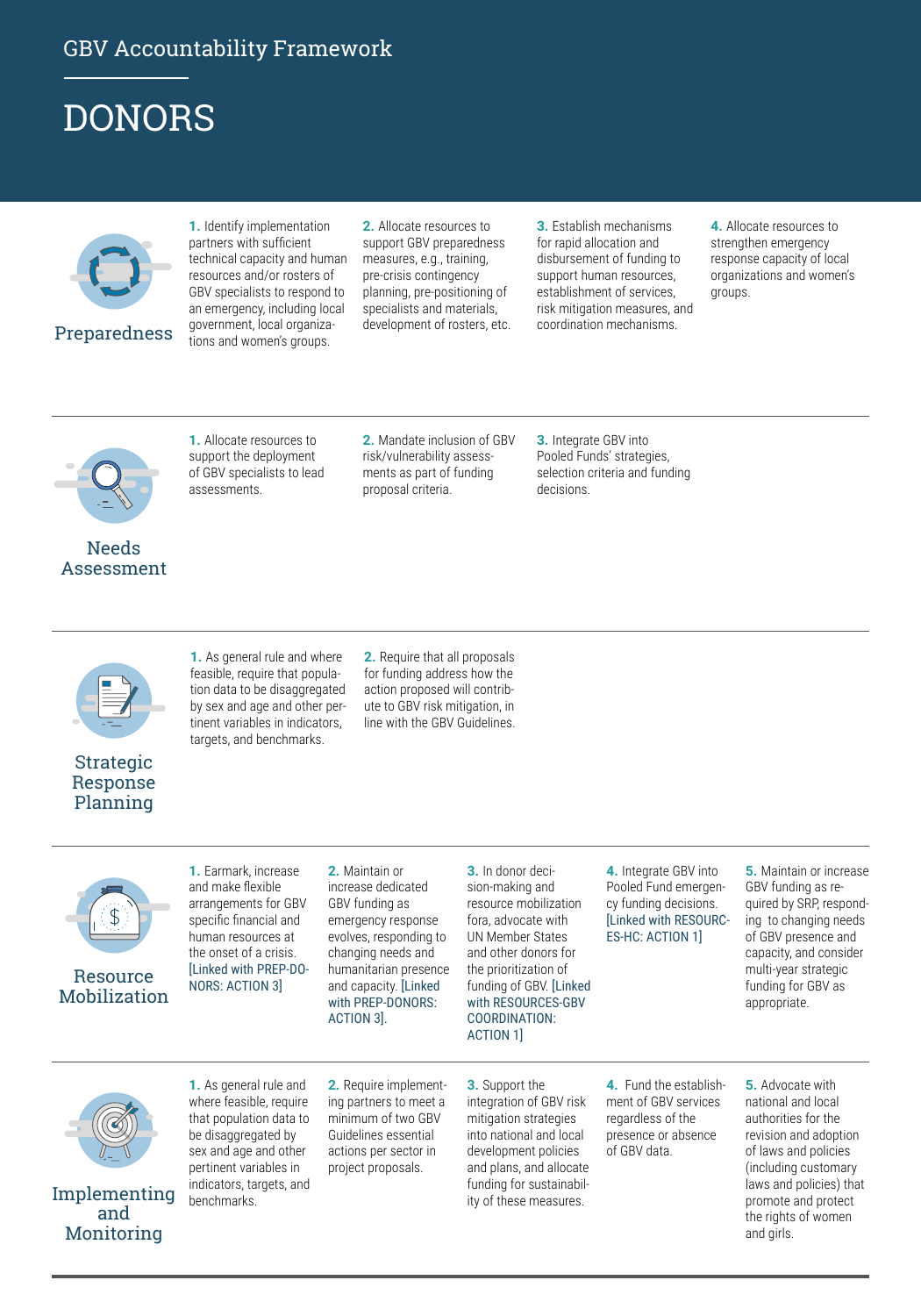### HUMANITARIAN COORDINATORS

| Preparedness               | <b>1.</b> Advocate for<br>and support the<br>establishment<br>of a functional<br>GBV coordination<br>mechanism<br>within the HCT.                                  | 2. Meet regularly<br>with and support<br>the work of the<br>GBV lead agency,<br>sub-cluster and<br>other stakehold-<br>ers. |                                                                                                                                            | 3. Include GBV<br>concerns and<br>priorities in<br>advocacy efforts<br>with key stake-<br>holders, including<br>Government<br>counterparts and<br>civil society. | 4. Promote the<br>implementation<br>of the GBV<br>Guidelines.                                   | 5. Include<br>commitments to<br>GBV prevention,<br>mitigation and<br>response in<br>the HC-ERC<br>Compact. | 6. Enforce a<br>'no-tolerance'<br>policy related to<br>sexual exploita-<br>tion and abuse<br>committed by<br>humanitarian<br>actors, in line with<br>Secretary-Gener-<br>al's bulletin ST/<br>SGB/2003/13. |
|----------------------------|--------------------------------------------------------------------------------------------------------------------------------------------------------------------|-----------------------------------------------------------------------------------------------------------------------------|--------------------------------------------------------------------------------------------------------------------------------------------|------------------------------------------------------------------------------------------------------------------------------------------------------------------|-------------------------------------------------------------------------------------------------|------------------------------------------------------------------------------------------------------------|------------------------------------------------------------------------------------------------------------------------------------------------------------------------------------------------------------|
| <b>Needs</b><br>Assessment | <b>1.</b> Advocate for and support<br>efforts to include GBV in all<br>joint needs assessments<br>and analysis; seek GBV<br>specialist support where<br>necessary. |                                                                                                                             | 2. Encourage agencies and<br>cluster leads to integrate<br>GBV in agency and cluster<br>specific monitoring and<br>assessment initiatives. |                                                                                                                                                                  | <b>3.</b> Advocate for actions to<br>address GBV as lifesaving,<br>even in the absence of data. |                                                                                                            | 4. Meet directly with local<br>organizations and women's<br>groups to solicit their views<br>and input on needs and<br>response priorities.                                                                |



Strategic Response Planning

**1.** Ensure that GBV gaps and risks identified in the HNO and needs assessments contribute to development of SRP/HRP strategic objectives. [Linked with PREP-GBV SPECIAL-ISTS: ACTION 1; and with PREP-GBV COORDINATION: ACTION 2]

**2.** Ensure that the SRP/HRP includes actions outlined in the GBV Guidelines' essential actions and ensuring implementation sections.

Resource Mobilization



**2.** Advocate with donors, partners, others for resources to support GBV action as lifesaving and to address GBV funding shortfalls. [Linked with RESOURC-ES-GBV COORDINATION: ACTION 3].

**3.** Promote inclusion by all sectors of GBV Guidelines essential actions in the earliest drafts of CERF and flash appeals.



**1.** Require implementation and monitoring of key, relevant actions from the GBV Guidelines within SRPs and country annual reports.

**2.** Advocate for women and girls' participation/inclusion in planning, design, implementation, monitoring and evaluation of humanitarian interventions across all clusters/sectors.

**3.** Advocate for inclusion of GBV risk reduction strategies and allocation of funding for sustainability of these actions with national system counterparts.

**4.** Enforce a 'no-tolerance' policy related to sexual exploitation and abuse committed by humanitarian actors, in line with Secretary-General's bulletin ST/ SGB/2003/13.

#### Implementing and Monitoring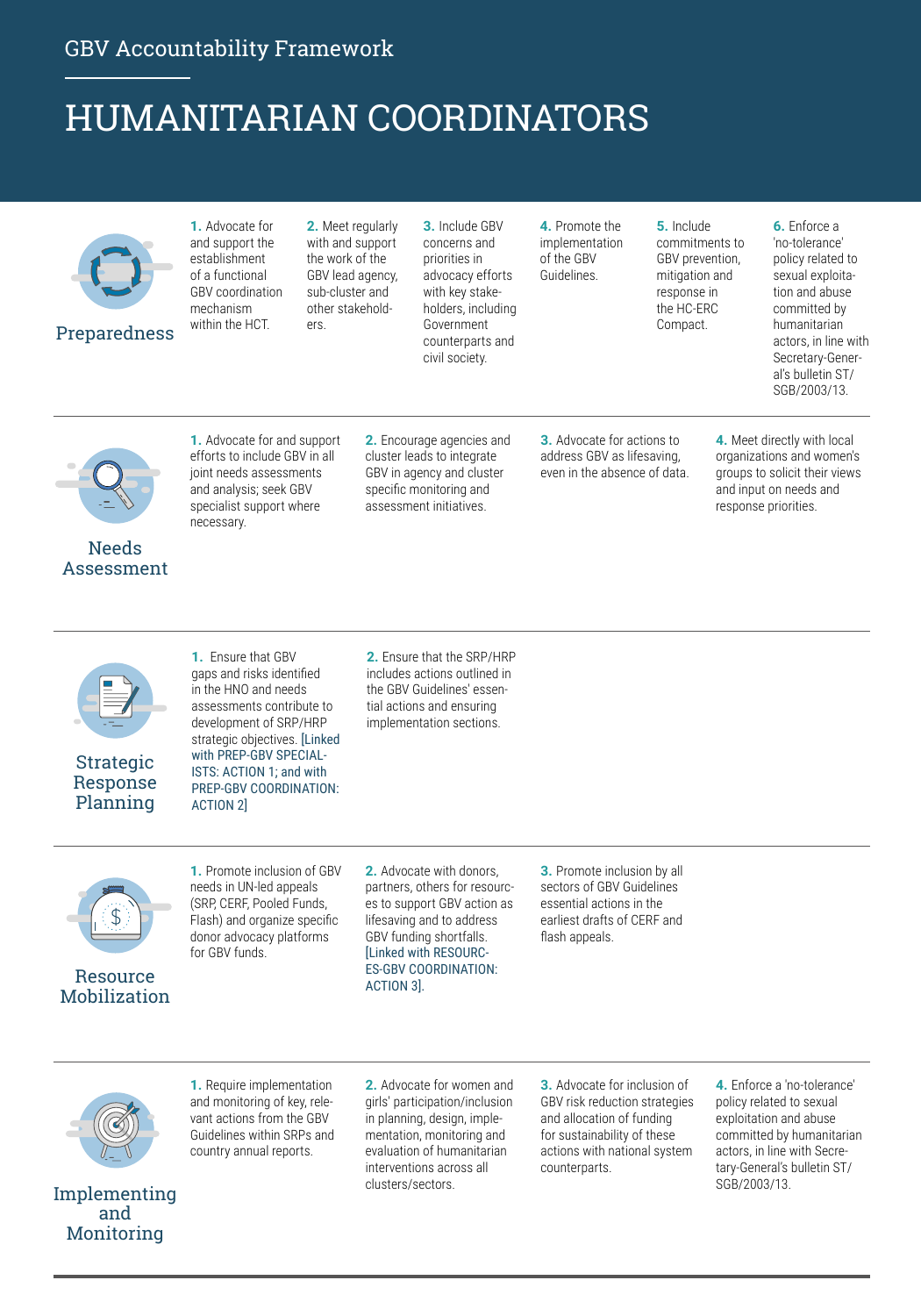### HUMANITARIAN COUNTRY TEAMS

| Preparedness                      | 1. Ensure estab-<br>2. Include<br>the lead GBV<br>lishment of a<br>functional GBV<br>agency in the<br>coordination<br>HCT.<br>mechanism at<br>national and<br>sub-national lev-<br>el. [Linked with<br>PREP-GBV CO-<br><b>ORDINATION:</b><br><b>ACTION 1]</b>               | 3. Include GBV<br>concerns and<br>priorities in<br><b>HCT</b> strategies<br>and work plans;<br>where required,<br>consider<br>developing and<br>endorsing a<br>specific GBV<br>action plan.                | 4. Ensure that<br>GBV-related<br>concerns,<br>priorities and<br>updates are<br>regularly part<br>of HCT meet-<br>ings. [Linked]<br>with PREP-HC:<br>ACTION 3 |                                                                                                                                                                                     | 5. Include<br><b>GBV</b> concerns<br>in contin-<br>gency and<br>preparedness<br>assessments,<br>plans, training<br>and tools.             | 6. Organize<br>joint trainings<br>on GBV, protec-<br>tion and gender<br>for all HCT<br>members. | 7. Include<br>commitments<br>to GBV preven-<br>tion, mitigation<br>and response<br>in the HCT<br>Compact. |
|-----------------------------------|-----------------------------------------------------------------------------------------------------------------------------------------------------------------------------------------------------------------------------------------------------------------------------|------------------------------------------------------------------------------------------------------------------------------------------------------------------------------------------------------------|--------------------------------------------------------------------------------------------------------------------------------------------------------------|-------------------------------------------------------------------------------------------------------------------------------------------------------------------------------------|-------------------------------------------------------------------------------------------------------------------------------------------|-------------------------------------------------------------------------------------------------|-----------------------------------------------------------------------------------------------------------|
| <b>Needs</b><br>Assessment        | 1. Include GBV specialists on<br>assessment teams and in the<br>design of assessment tools<br>and methodologies.                                                                                                                                                            | 2. Ensure all joint needs<br>assessments fully disaggre-<br>gate sex, gender and other<br>relevant vulnerability factors.                                                                                  |                                                                                                                                                              | 3. Engage with GBV special-<br>ists to ensure that all data<br>collection efforts include<br>GBV related questions and<br>indicators, either directly or<br>by proxy.               |                                                                                                                                           | 4. Advocate for actions to ad-<br>dress GBV as lifesaving, even<br>in the absence of data.      |                                                                                                           |
| Strategic<br>Response<br>Planning | 1. Promote the SRP/HRP<br>inclusion of actions that<br>address GBV gaps and risks<br>faced by women and girls,<br>as identified in the HNO and<br>needs assessments. [Linked]<br>with PREP-GBV SPECIAL-<br>ISTS: ACTION 1; and with<br>PREP-GBV COORDINATION:<br>ACTION 2]. | 2. Demand that all population<br>data be disaggregated by sex<br>and age and other pertinent<br>variables in indicators.<br>targets, and benchmarks.<br><b>ILinked with SRP-DONORS:</b><br>ACTION 1.       |                                                                                                                                                              | 3. Ensure regular and dedi-<br>cated space in humanitarian<br>coordination fora to address<br>GBV-related concerns, pri-<br>orities and updates. [Linked<br>with PREP-HC: ACTION 4] |                                                                                                                                           |                                                                                                 |                                                                                                           |
| Resource<br>Mobilization          | 1. Advocate for dedicated<br>resources for GBV with do-<br>nors and other humanitarian<br>stakeholders.                                                                                                                                                                     | 2. Require monitoring and<br>tracking of sector specific<br>funding requirements and<br>contributions through the<br><b>Financial Tracking Service</b><br>(FTS) to determine shortfalls<br>of GBV funding. |                                                                                                                                                              | flash appeals.                                                                                                                                                                      | 3. Promote inclusion by all<br>sectors of GBV Guidelines<br>essential actions in the<br>earliest drafts of CERF and                       |                                                                                                 |                                                                                                           |
|                                   | 1. Ensure that GBV-related<br>concerns, priorities and<br>updates are regularly part of<br>HCT meetings, updates, and<br>advocacy or communication<br>materials.                                                                                                            | 2. Reinforce implementation<br>and coordination in line with<br>the 'Ensuring Implemen-<br>tation' section of the GBV<br>Guidelines.                                                                       |                                                                                                                                                              |                                                                                                                                                                                     | 3. Ensure that GBV is<br>integrated into ongoing mon-<br>itoring and analysis efforts to<br>inform HCT discussion and<br>decision-making. | SOPs on PSEA.                                                                                   | 4. Implement inter-agency                                                                                 |

Implementing and Monitoring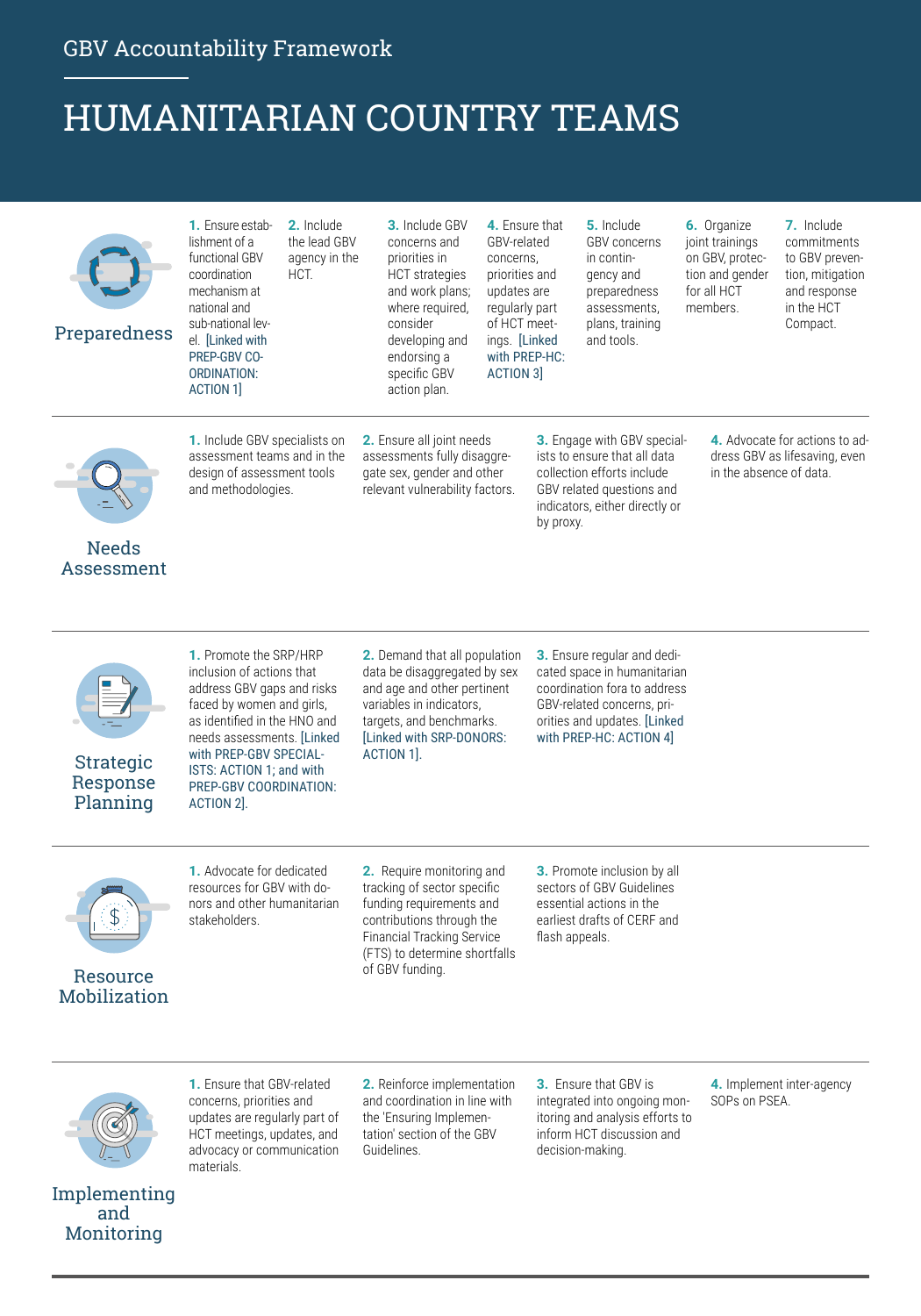### AGENCIES WITH RESPONSIBILITY TO MAINSTREAM GBV



Preparedness

**1.** Ensure that staff access and are familiar with the GBV Guidelines essential actions tables for their relevant sectors.

**2.** Include relevant GBV Guidelines essential actions into contingency plans and preparedness activities.

**3.** Task and support focal points to participate in the GBV Sub-Cluster to ensure flow of information on GBV-related needs, risks, available services, referral mechanisms, etc.



#### Needs Assessment

**1.** Identify GBV specialists to provide surge capacity and support all clusters/ sectors to integrate the GBV Guidelines essential actions in the response.

**2.** Consult with GBV specialized agencies and local organizations and women's groups on development of assessment questions and methods aimed at identifying risks to women and girls.

**3.** Include relevant GBV Guidelines essential actions into assessment activities. [Linked with ASSESS-MENT-GBV SPECIALISTS: ACTION 1]



#### **Strategic** Response Planning

**1.** Require that relevant, contextualized activities and indicators from the GBV Guidelines are integrated into cluster plans.

**2.** Ensure that GBV gaps and risks identified in the HNO and needs assessments inform cluster plans and contribute to development of SRP/HRP strategic objectives.

**3.** Apply program design criteria requiring that a minimum of one to two monitoring indicators from the relevant thematic area of the GBV Guidelines are included in individual cluster plans.

**4.** Integrate GBV risk mitigation, in line with relevant sections of the GBV Guidelines, into agency response plans and programming.





**1.** Use results of sector-level gender and GBV analysis and information on GBV risks in determining funding priorities.

**2.** Develop multi-sector proposals to ensure a comprehensive approach to GBV response and prevention. [Linked with RESOURC-ES-GBV SPECIALISTS: ACTION 2]



Implementing and Monitoring

**1.** Develop and implement sector work plans with clear milestones that include essential actions and indicators from the GBV Guidelines.

**2.** Develop and implement agency policies, standards/ guidelines, response plans and proposals to ensure that GBV prevention, mitigation and (as appropriate) response is integrated across programs.

**3.** Designate GBV focal points within each sector/ cluster and ensure that GBV concerns from each cluster are raised for discussion at HCT and inter-cluster meetings.

**4.** Include regular reporting on GBV mainstreaming efforts in internal and external progress reports.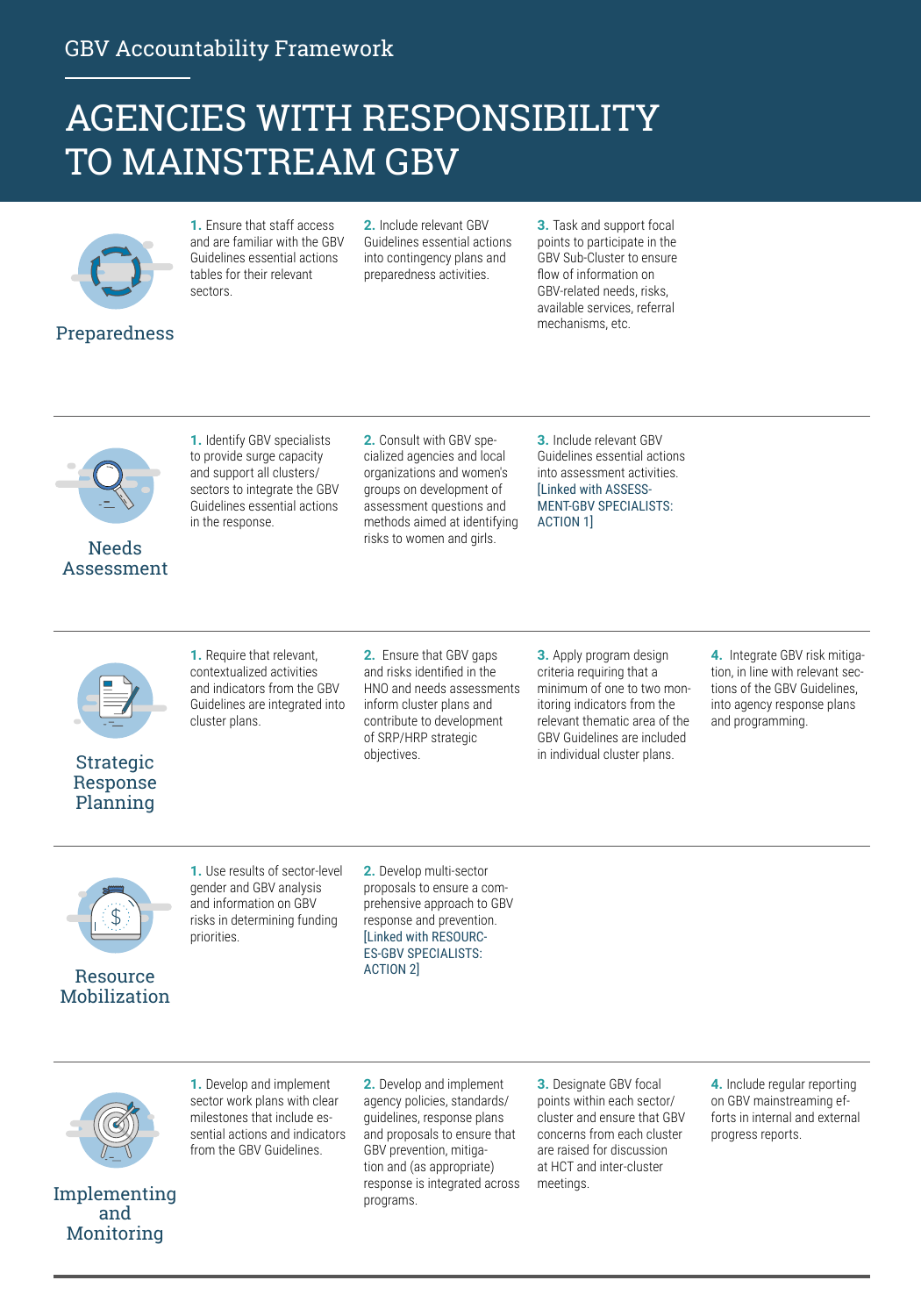## GBV COORDINATION LEADS



**1.** Advocate for and build consensus on the structure and terms of reference of a GBV coordination mechanism. [Linked with PREP-HC: ACTION 1].

**2.** Collect, compile and share existing information on GBV (eg. nature and scope, existing services and gaps) to inform contingency planning and preparedness.

**3.** Ensure that the GBV coordination mechanism(s) explicitly seek to engage local government, local organizations and women's groups, and facilitate their active participation at the table.

**4.** Task and support GBV focal points to participate in other cluster meetings to ensure flow of information on GBV-related needs, risks, available services, referral mechanisms, etc.

**5.** Disseminate the relevant Thematic Area Guides for the GBV Guidelines and ensure all agencies understand their role in preventing and responding to GBV.



#### Needs Assessment

**1.** Where required, lead GBV-specific assessments to help inform the HNO, SRP/ HRP, and other planning and advocacy efforts.

**2.** Advocate with the Protection Cluster and UNFPA globally and nationally to ensure that the GBV sub-cluster is fully functional and sufficiently resourced at national and sub-national levels.

**3.** Raise awareness that lack of GBV data does not mean lack of incidence, and that establishment of services should be a priority.

requests.

Strategic Response Planning

**1.** Ensure GBV is highlighted as a priority concern and area for action in preliminary response plans, SRPs/HRPs, and associated funding

**2.** In partnership with GBV specialists, local government, local organizations and women's groups, develop and regularly update key messages related to GBV risks and needs in the specific context to share with HC, HCT and others. [Linked with SRP-GBV SPECIALISTS: ACTION 2].

**3.** Liaise with local government, local organizations and women's groups to ensure their meaningful participation in the development of SRPs/ HRPs.



Resource Mobilization

**1.** Ensure inclusion of GBV needs in all relevant humanitarian funding processes (CAP, CERF, Flash and other appeals, etc.) and humanitarian action plans. [Linked with RESOURCES-HC: ACTIONS 1-3].

**2.** Regularly track and identify GBV funding shortfalls and resource needs and advocate with donors and the HCT to fill gaps. [Linked with RE-SOURCES-GBV SPECIALISTS: ACTION 3].

**3.** Highlight GBV coordination resource needs (financial and human) to the Protection Cluster, HCT and UNFPA.



Implementing and Monitoring

**1.** Act as provider of last resort for GBV response and prevention (lead agency).

**2.** Ensure the establishment and coordination of referral pathways, with supporting SOPs, to support GBV survivors' safe access to multisectoral services.

**3.** Monitor funding levels for GBV interventions (including support to other clusters as needed) and consolidate reports.

**4.** Designate GBV focal points within other sectors/clusters and ensure that GBV concerns from across clusters are raised for discussion at HCT and inter-cluster meetings.

**5.** Carry out informed advocacy about the needs and priorities of women and girls in local and international fora.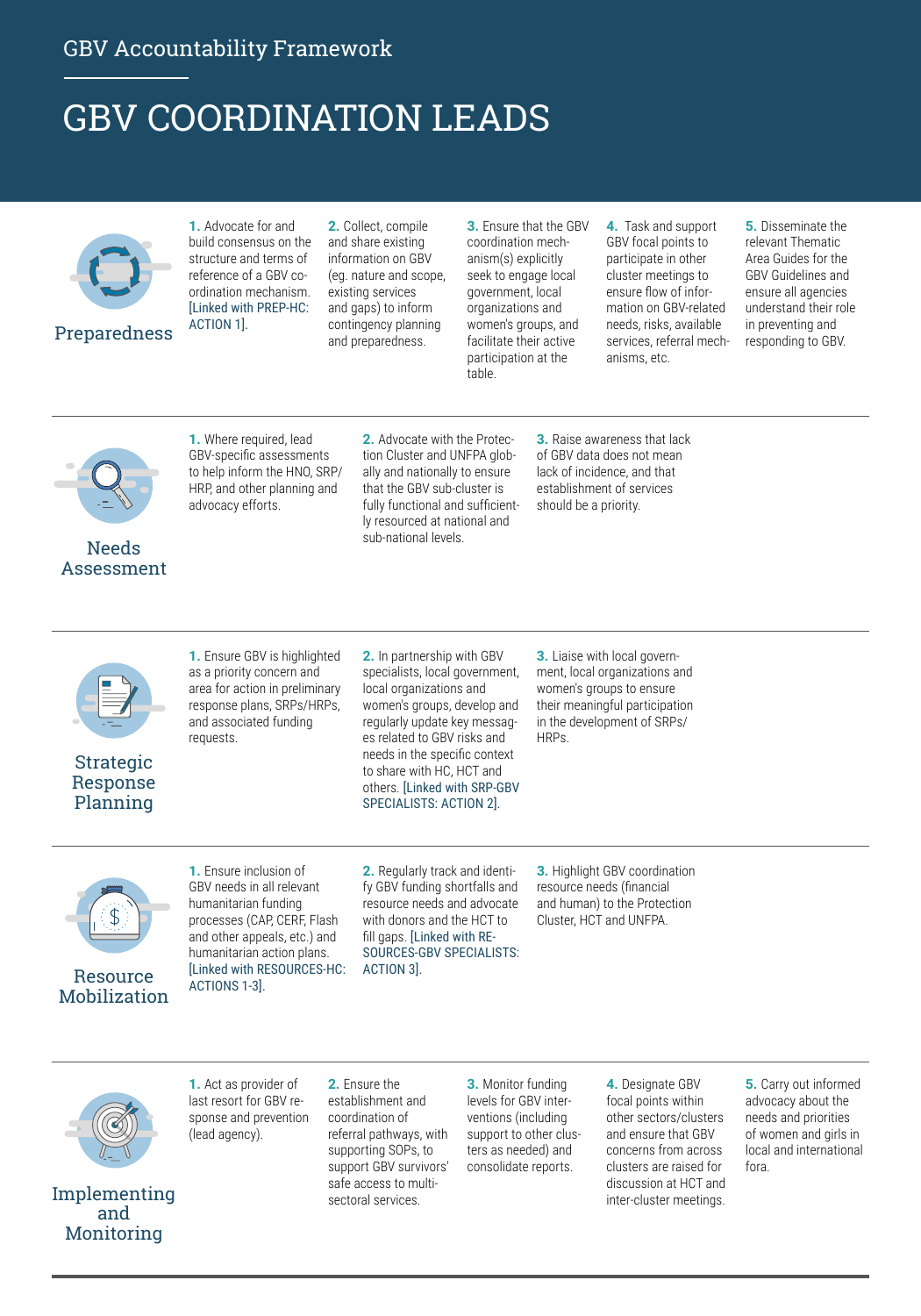### ENTITIES WITH SPECIALIZED GBV PROGRAMMING AND EXPERTISE

| Preparedness                      | 1. Collect, compile<br>and share existing<br>information on<br>GBV (eq. nature<br>and scope, exist-<br>ing services and<br>qaps) to inform<br>contingency<br>planning and<br>preparedness.                                                                                                          | 2. Maintain a<br>roster of GBV spe-<br>cialists to provide<br>surge capacity and<br>support emergen-<br>cy response. |         | 3. Establish<br>partnerships and<br>preparedness plans<br>that include, and<br>are informed, by<br>local government,<br>local organizations<br>and women's<br>groups. [Linked<br>with PREP-DO-<br>NORS: ACTION 4].                                                                                                                                     | 4. Reinforce<br>the capacity of<br>relevant actors,<br>including local<br>organizations and<br>women's groups,<br>to prevent and<br>respond to GBV.<br>[Linked with<br><b>PREP-DONORS:</b><br>ACTION 4]. | 5. Advocate with<br>the HC/HCT and<br>clusters/sectors<br>for the inclusion<br>of relevant GBV<br>Guidelines essen-<br>tial actions into<br>contingency plans<br>and preparedness<br>activities. |  | 6. Raise aware-<br>ness that lack of<br>GBV data does<br>not mean lack of<br>incidence, and that<br>establishment of<br>services should be<br>a priority. |
|-----------------------------------|-----------------------------------------------------------------------------------------------------------------------------------------------------------------------------------------------------------------------------------------------------------------------------------------------------|----------------------------------------------------------------------------------------------------------------------|---------|--------------------------------------------------------------------------------------------------------------------------------------------------------------------------------------------------------------------------------------------------------------------------------------------------------------------------------------------------------|----------------------------------------------------------------------------------------------------------------------------------------------------------------------------------------------------------|--------------------------------------------------------------------------------------------------------------------------------------------------------------------------------------------------|--|-----------------------------------------------------------------------------------------------------------------------------------------------------------|
| <b>Needs</b><br>Assessment        | 2. Advocate with the HC/<br>1. Where required, lead<br>GBV-specific assessments<br>HCT and clusters/sectors for<br>to help inform the HNO, SRP/<br>the inclusion of relevant GBV<br>HRP, and other planning and<br>Guidelines essential actions<br>advocacy efforts.<br>into assessment activities. |                                                                                                                      |         | 3. Participate in multisectoral<br>initial rapid assessments by<br>joining assessment teams,<br>contributing to the develop-<br>ment of tools and questions.<br>etc., to ensure attention to<br>GBV and to reinforce ethical<br>data collection practices.<br>[Linked with ASSESSMENT-HC:<br>ACTION 1; and with ASSESS-<br><b>MENT-HCT: ACTION 1].</b> |                                                                                                                                                                                                          | 4. Raise awareness that lack<br>of GBV data does not mean<br>lack of incidence, and that<br>establishment of services<br>should be a priority.                                                   |  |                                                                                                                                                           |
| Strategic<br>Response<br>Planning | 1. Include work in partner-<br>ship with local organizations<br>and women's groups in<br>agency-specific planning.                                                                                                                                                                                  |                                                                                                                      |         | 2. Advocate for the SRP/<br>HRP inclusion of actions that<br>address GBV gaps and risks<br>faced by women and girls, as<br>identified in the HNO and in<br>relevant assessments.                                                                                                                                                                       | <b>3.</b> Highlight GBV response<br>priorities, including those in-<br>formed by local organizations<br>and women's groups, in all<br>meetings with humanitarian<br>donors and decision-makers.          |                                                                                                                                                                                                  |  |                                                                                                                                                           |
| Resource<br>Mobilization          | 1. Develop proposals that<br>ensure a comprehensive<br>approach to GBV response<br>and prevention. [Linked with<br>RESOURCES-MAINSTREAM-<br>ERS: ACTION 2].                                                                                                                                         |                                                                                                                      | levels. | 2. Advocate for GBV resourc-<br>es based on the scale of GBV<br>risks, needs, and priorities at<br>country, regional and global                                                                                                                                                                                                                        | 3. Support the GBV coordi-<br>nation mechanism to track<br>and identify GBV funding<br>shortfalls and resource needs<br>to inform high-level advocacy.                                                   |                                                                                                                                                                                                  |  |                                                                                                                                                           |



Implementing and Monitoring

**1.** Prioritize the establishment of GBV services to meet identified needs and ensure access to GBV survivors.

**2.** Regularly update a context-specific understanding of GBV risks, service coverage, and priorities for action, and share information with the GBV coordination mechanism.

**3.** Carry out informed advocacy about the needs and priorities of women and girls in bilateral meetings, interagency fora, and other opportunities to meet with key decision makers, from emergency outset through duration.

**4.** Include regular reporting on GBV prevention and response services for survivors in internal and external progress reports.